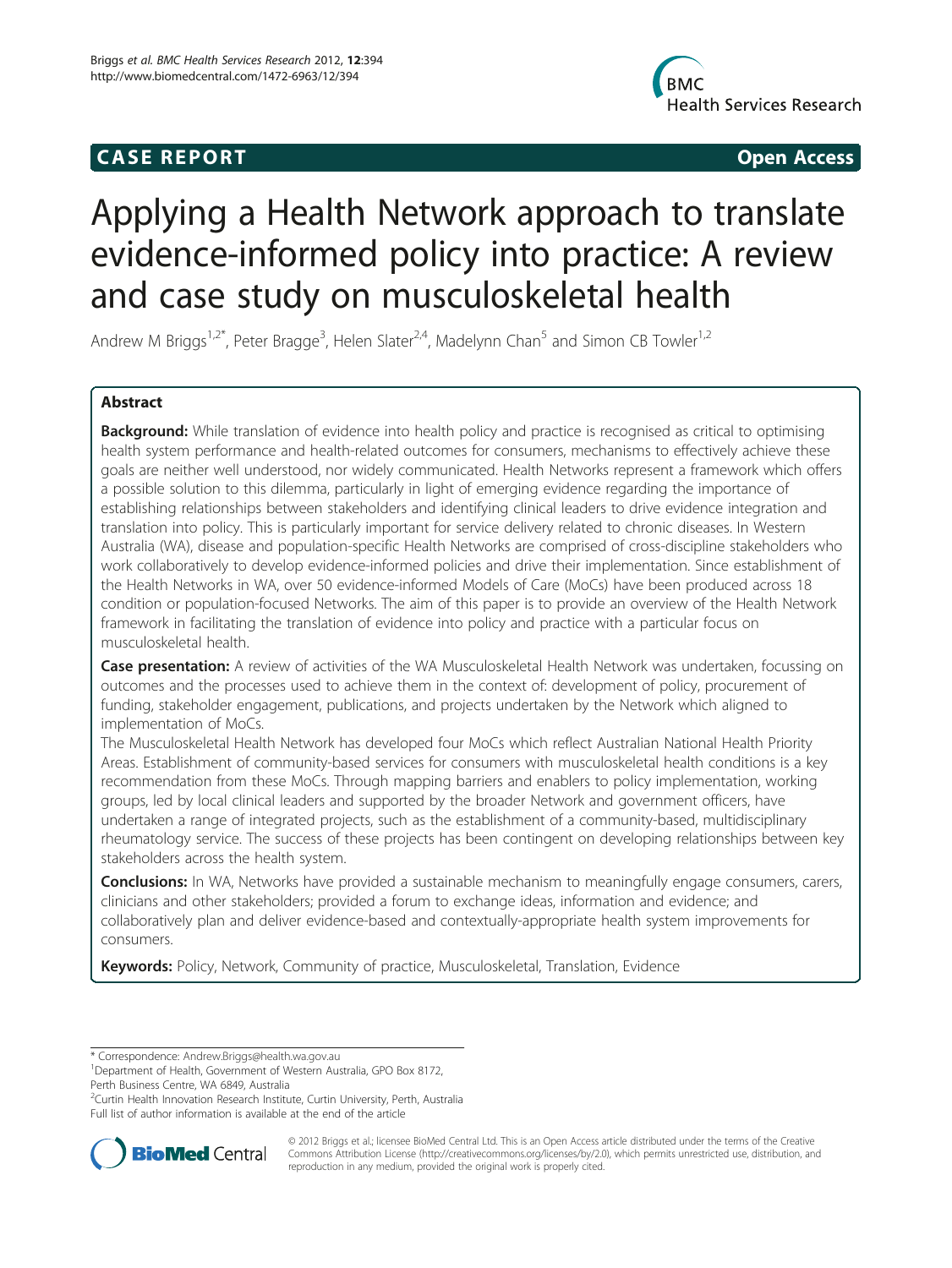#### Background

### The need for effective alignment of evidence, policy and practice in contemporary healthcare

Given the current international and national data on chronic disease prevalence, future projections, and the associated health sequelae and healthcare costs [\[1](#page-10-0)-[3](#page-10-0)], which clearly demonstrate an exponential escalation that is economically unsustainable, optimisation of healthcare delivery in this area is a health policy and whole-ofgovernment imperative [\[4](#page-10-0)-[6](#page-10-0)]. Three specific challenges are faced by policymakers in trying to optimise healthcare delivery, including (i) identifying effective evidence-based interventions to address health problems; (ii) identifying how to best integrate these into health systems; and (iii) identifying how to best drive these changes across health systems [\[7](#page-10-0)]. Although there is a significant body of highlevel evidence demonstrating 'what works' in clinical practice, for example through clinical trials, clinical practice guidelines, and Cochrane systematic reviews, far less evidence is available to guide how to successfully translate such evidence into policy and widespread practice [[7](#page-10-0)]. While the uptake of evidence to inform policy in some circumstances may be rapid; for example, the removal of government subsidies for vertebroplasty procedures for osteoporotic vertebral fractures in Australia in response to two recent randomised controlled trials [\[8,9](#page-10-0)] and a metaanalysis [[10](#page-10-0)] which demonstrated no clinical benefit for the procedure; this policy response is reactive and less preferable than a standardised, incremental approach to evidence translation into policy. Notwithstanding the knowledge gap in effectively translating evidence into policy, the literature on the effectiveness of various strategies for achieving evidence integration and translation is growing. The Cochrane Effective Practice and Organisation of Care (EPOC) Group has completed 92 systematic reviews of interventions designed to improve the delivery, practice, and organisation of health care services, and protocols for a further 49 systematic reviews in this field [[11](#page-10-0)]. Further, the Health Systems Evidence database contains over 4000 systematic reviews, evidence briefs and other syntheses of research evidence on governance, financial and delivery arrangements within health systems, and interventions designed to support change in health systems [\[12\]](#page-10-0).

In a review of literature on evidence integration and translation in health care policy, Mitton et al. [\[13\]](#page-10-0) identified a number of key strategies for achieving evidence integration, including i) face-to-face exchange between decision-makers and researchers (for example to gather information on current practices, develop relationships and broker involvement in change implementation); ii) the use of Networks and/or Communities of Practice; iii) capacity-building within health services and health delivery organisations (for example, enhancing capacity to implement health promotion programs, providing training in critical appraisal of research literature); and iv) use of steering committees to harness strategic input from local experts into future research and evidence-informed policy development. Notably, because the focus of these strategies is on the establishment of bilateral communication and stakeholder involvement, the development of trustworthy relationships between research partners was identified as a central factor to their success. The same factor was also identified by more recent primary research [[14,15](#page-10-0)] and consensus opinion [[16](#page-10-0)], and mirrors the benefits of involving stakeholders in policy development [[17](#page-10-0)]. Haynes et al. [[15](#page-10-0)] recently reported data derived from policymakers on the barriers and facilitators to effective engagement with researchers. Identifying trustworthy researchers who understood the political environment and government processes was a key challenge discussed. Given this pivotal role of relationship building, how can meaningful and effective relationships be forged between stakeholders, be fostered, and be used to drive translation of evidence into policy and practice?

#### Using a Health Network approach to bridge the evidence-policy-practice gaps

One strategy to help build and strengthen critical relationships between stakeholders in healthcare is to target the disconnect between evidence and health policy and practice through the use of a Health Network or Community of Practice (CoP) approach [[18,19\]](#page-10-0). A network is a partnership, collaboration or alliance between individuals and/or organisations that are connected in some way, such as through shared interests, professional roles, or organisational linkages [[20,21\]](#page-10-0). A CoP uses the Network model to develop a collective, or 'community', to share information, solve problems and drive innovation in an area of common interest and understanding [\[22](#page-10-0)]. Given the greater accessibility to health services now provided by information and communication technologies such as telehealth, eHealth, and edoctor, the concept of a CoP has expanded beyond the traditional face-toface forum to include virtual CoPs, potentially reducing some of the geographic barriers and competing work and lifestyle commitments which limit opportunities for face-to-face encounters for consumers and healthcare professionals [[23](#page-10-0),[24](#page-10-0)]. The formation of virtual CoPs may also open opportunities for exchange in developing nations and between jurisdictions [\[25](#page-10-0)].

In complex systems such as health, and especially in the context of chronic disease where system reforms are inherently multifaceted, Networks offer a potential solution to informing and implementing organisational change, and facilitating the alignment of evidenceinformed policy and practice. This is achieved principally through the engagement of multidisciplinary stakeholders to form working relationships in order to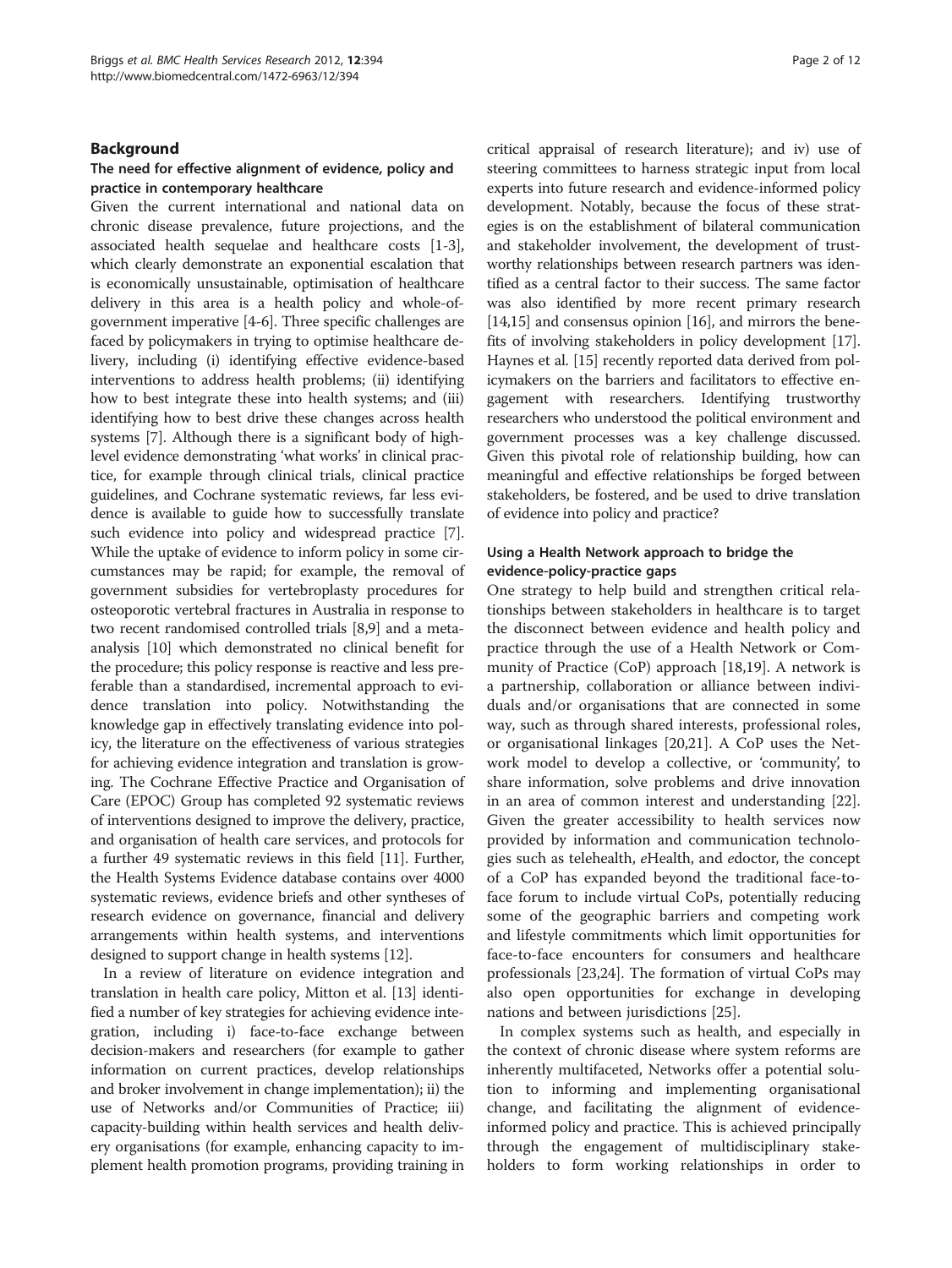identify and develop solutions to system barriers. While the concept of a Network model is not new, its application to influencing organisational change in the health sector in an integrated and formal manner is an emerging field of interest for researchers and policymakers [[18\]](#page-10-0). Evidence to substantiate the effectiveness of Networks in tackling clinical health issues is accumulating [[20,26-32\]](#page-10-0), and a similar Network approach has been adopted in other fields, for example environmental science [[33\]](#page-10-0). While discrete Networks such as clinical Networks, policy Networks, and service management Networks may evolve naturally, these Networks are potentially siloed due to disparate perceived stakeholder interests and varying scopes of influence or professional training focus. Siloed Networks may be less effective in bridging evidence-policy-practice gaps across the broader health continuum because their goals, activities and functions are perceived to be independent of one another. In contrast, the sphere of influence, and therefore effectiveness, of a multidisciplinary (or multiplestakeholder) Network may be substantially greater [[18,30,32,34\]](#page-10-0) because collective efforts and diverse skill sets can be harnessed towards a common goal. The aim of this paper is to provide an overview of Health Networks in Western Australia (WA) and to describe a case study of the application of a multidisciplinary Health Network model to the development of evidenceinformed policy and service delivery for consumers with musculoskeletal health conditions.

## Health Networks in Western Australia Development and establishment Health Networks in Western Australia

In 2004, a Network model was established in WA (<http://www.healthnetworks.health.wa.gov.au>) as a health reform strategy for the state [[35](#page-10-0)]. Initially, the focus of the WA reform initiative was to establish Clinical Networks; engaging the clinical sector to tackle complex health issues through the development of health policy [[36\]](#page-10-0). These Clinical Networks were later transformed into Health Networks, in recognition of the critical roles of non-clinical stakeholders such as consumers, carers, non-government organisations in the planning, delivery and evaluation of health services for Western Australians across the continuum of care. This exemplifies a shift from a siloed to a multidisciplinary Network model and underlines the fundamental premise of the Health Network model: that multidisciplinary partnerships are the most effective way to address complex problems and reach common goals of relevance across the health continuum [\[37](#page-10-0)]. The aim of the WA Health Networks is to involve all stakeholders (i.e. establish a 'community') with a shared interest in health (consumers, carers, clinicians, policy makers, non-government organisations,

researchers, educators and so on) to interact and exchange information with a view to collaboratively plan and facilitate implementation of consumer-centred health services and policies (locally, coined 'connect, share, improve'); therefore, this model may also be considered a CoP approach [\[18,22\]](#page-10-0). Such collaboration promotes a consumer-centred focus and functions as a platform for reform through development of evidenceinformed policies and programs that are context-specific, a critical aspect of successful implementation [\[38](#page-10-0)]; in this case, relevant to the WA health system. A key output of this collaborative process is a Model of Care; a state-wide, evidence-informed policy that clearly articulates a framework for consumer-centred health service delivery (the *right care*, at the *right time*, by the *right* team, in the right place) [[39](#page-10-0)]. Importantly, a Model of Care contains key facilitators identified by Mitton et al. [[13\]](#page-10-0) in driving evidence into policy and practice. Since establishment of the Health Networks in WA, over 50 evidence-informed Models of Care have been produced across 18 condition or population-focused Networks.

## Translation of policy into practice: a phased implementation approach

Broadly, three phases are involved in translating policy into practice under the WA Health Network approach: i) development of the Model of Care, ii) policy uptake and, iii) policy implementation (Figure [1](#page-3-0)). At each stage, stakeholder engagement, through engagement and consultation, is critical. In the first phase, support to develop a Model of Care is provided by officers with the Department of Health. These officers are critical to the development of the policies by providing project management, executive support, policy intelligence, and in some cases content expertise, to ensure the Model of Care meets the needs of the Department and can be used as an effective platform for the implementation of recommendations. Notably, these government officers are considered imperative to the Model of Care development process [[40\]](#page-11-0). A multidisciplinary working group of interested individuals from the Network and the government officer are responsible for ensuring the recommendations of the Model are evidence-informed, by conducting literature reviews, referring to evidence from systematic reviews and engaging with academics/researchers who are cognizant with current evidence. The working group also ensures that the recommendations are appropriate to the WA context; that is, the state's health system and unique geography. To ensure policies and recommendations remain consumer-centred, each Model of Care is informed by consumer and/or carer input at every stage.

In the second phase, to ensure policy acceptance or 'buy-in', from stakeholders, each Model of Care undergoes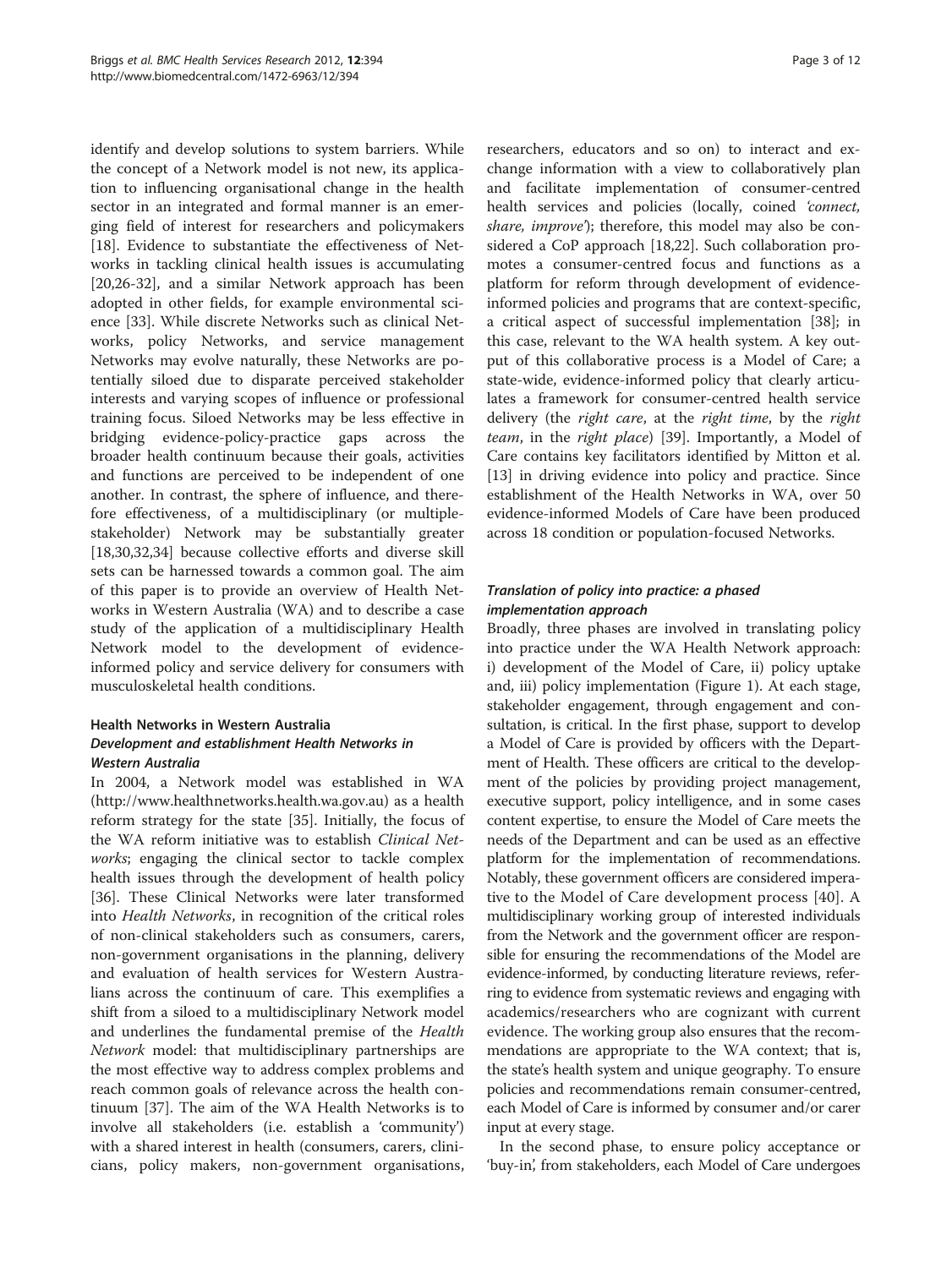<span id="page-3-0"></span>

a comprehensive consultation phase among all Health Network members (individuals and organisations), as well as recognised content leaders and consumers before a final document is released. Comprehensive consultation ensures polices are written and informed by state-wide stakeholders for state-wide stakeholders. The working group members and the government officer have an important role in engaging with stakeholders to support consultation initiatives and promoting the Model of Care. A range of consultation strategies are employed including meetings, forums, targeted invitations and the use of web-based platforms to provide feedback.

In the third phase, implementation is facilitated by an iterative approach to understanding barriers and enablers to translating recommendations into practice. Effective implementation may also be achieved by integrating various strategies/projects and aligning activity with other contemporary policies or strategic directions, for example, activity-based funding models.

A range of factors are required to achieve desired outcomes in each of these three phases, including.

- Establishment of a group (Network) of multidisciplinary people/organisations who share a common interest in a clinical or health service area, including consumers and carers.
- Organisational support to coordinate the group as well as in kind support from employers of Network members, allowing them time to contribute to Network activities.
- Support from, and formal integration with, Government.
- Development and acceptance of contextuallyappropriate policy, creating a platform from which implementation activities can be initiated.
- Seed funding to initiate pilot projects which can subsequently be embedded into sustainable service models.

## Application of a Health Network approach model for addressing service delivery in musculoskeletal health WA In Australia, musculoskeletal health is recognised as a National Health Priority Area, attributed to the profound social and economic burden of conditions such as osteoarthritis, rheumatoid arthritis, osteoporosis and pain of musculoskeletal origin [\[41,42\]](#page-11-0). In recognition of the social burden of musculoskeletal health conditions, a suite of evidence-based and consumer-centred musculoskeletal Models of Care has been developed by the WA Musculoskeletal Health Network. These Models of Care serve as a platform to improve service delivery in musculoskeletal health, specifically for inflammatory arthritis, spinal pain, elective joint replacement surgery for osteoarthritis, and osteoporosis [[43-46](#page-11-0)], and complement a National Service Improvement Framework [[47](#page-11-0)] as well as Models of care from other states, particularly New South Wales (NSW) [[48-50](#page-11-0)]. Consistent with broader policies for chronic diseases [[6,](#page-10-0)[51\]](#page-11-0), the WA Models of Care for musculoskeletal health provide recommendations concerning the delivery communitybased, interdisciplinary care for consumers and carers across the care continuum. For example, the establishment of community-based, multidisciplinary rheumatology/musculoskeletal health services was identified as a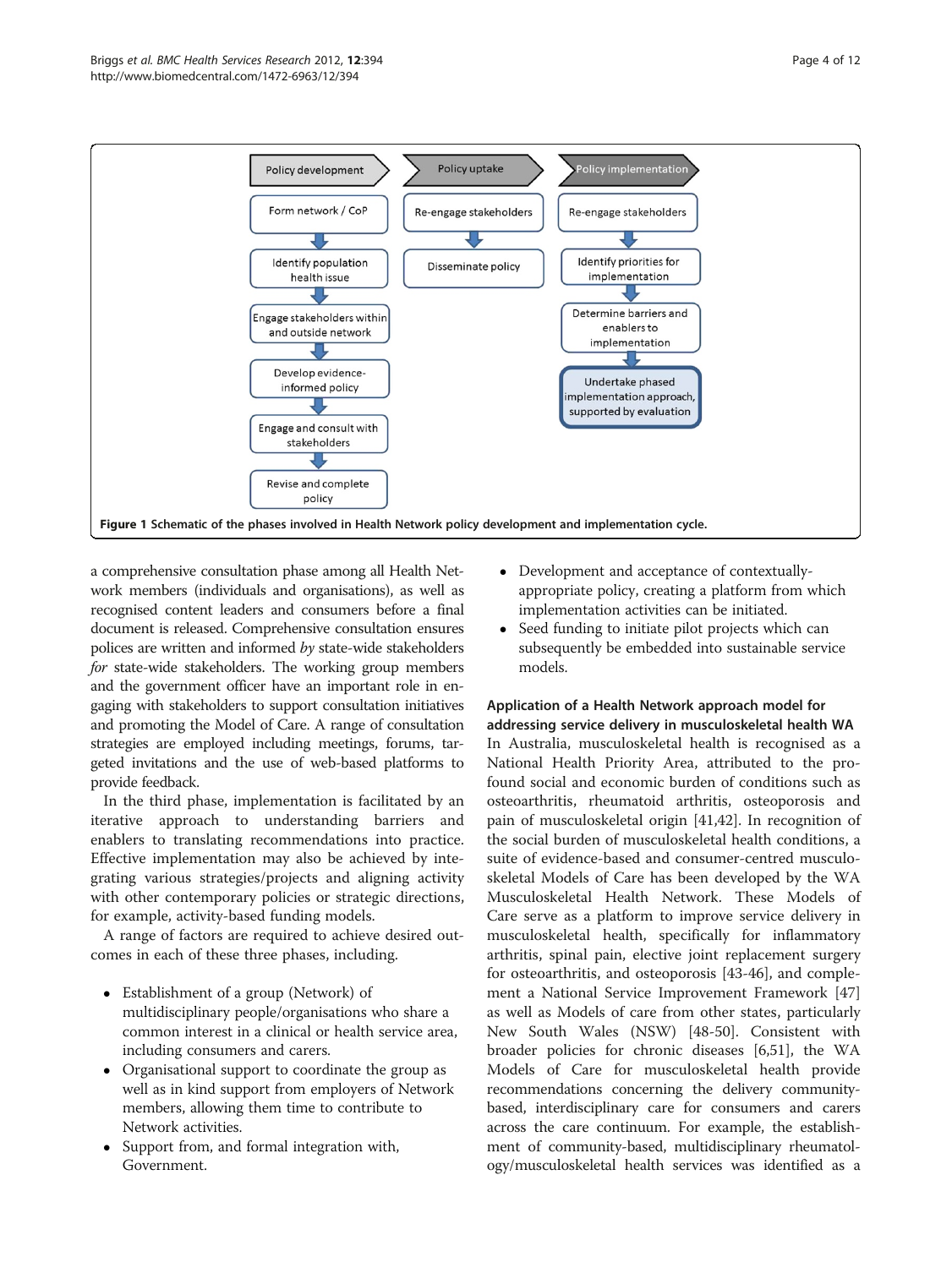key recommendation in the Inflammatory Arthritis Model of Care [[43](#page-11-0)]. This recommendation highlights a substantial change in historic service delivery in the public health system for this clinical area. In WA, public rheumatology care has been delivered primarily in the tertiary hospitals for residents of the metropolitan area. Establishment of community-based services promotes the transition of care from tertiary hospitals to community facilities to improve ease and equity of access to care, improve cost effectiveness, and ease pressure on tertiary hospitals. Here, we present the implementation of this initiative as a case study to demonstrate the application of a Health Network approach to achieving translation of evidence into policy and practice.

### Case presentation

## Establishment, structure and membership of the WA musculoskeletal Health Network

The WA Musculoskeletal Health Network ([http://www.](http://www.healthnetworks.health.wa.gov.au/network/musculoskeletal.cfm) [healthnetworks.health.wa.gov.au/network/musculoskeletal.](http://www.healthnetworks.health.wa.gov.au/network/musculoskeletal.cfm) [cfm\)](http://www.healthnetworks.health.wa.gov.au/network/musculoskeletal.cfm), one of 18 WA Health Networks, was established in 2006. The strategic direction of the Network is guided, through consultation, by a multidisciplinary (including consumers and carers) Executive Advisory Group (EAG) of 17 members. Activities undertaken by the Network (e.g. developing Models of Care or other policies, undertaking specific projects, developing business cases or policy implementation plans) are performed by multidisciplinary working groups which are convened from the broader Network of members and are led by a clinical 'champion' or clinical lead. These working groups report to the EAG. The EAG and working groups are supported by a dedicated Network officer/manager from the Department of Health, within the Division of System Policy and Planning. The Networks do not have access to recurrent funding. At September 2012, there were 3075 stakeholders registered with the WA Health Networks, of which 2713 (88.2%) receive regular communication about Network-related activities. 546 stakeholders are registered with the Musculoskeletal Health Network and 503 (92.1%) receive regular communication about Network activities (Table 1). Models of Care have been developed by the Musculoskeletal Network since 2006, with the most recent Model of Care published in 2011. The Network has also contributed to the development of state-wide strategic frameworks addressing chronic diseases [[6,](#page-10-0)[51\]](#page-11-0).

### Development of the case study

The authors undertook a review of Network-related activities over the last three years which aligned to the Network objective of delivering evidence-informed health services to consumers with musculoskeletal health conditions. The review focused on outcomes and the processes used to achieve this objective in the context of: i) development of policy; ii) procurement of funding; iii) stakeholder engagement, specifically the identification of partnerships with individuals or organisations which have been associated with policy or project outcomes; iv) publications; and v) projects undertaken by the Network which aligned to implementation of Models of Care. The review was informed by operational reporting undertaken by the Network officer, discussions with leaders of Network working groups, reports from working groups, reports from the EAG, and

Table 1 Multidisciplinary stakeholders represented in the WA Musculoskeletal Health Network (<http://www.healthnetworks.health.wa.gov.au/network/musculoskeletal.cfm>)

| Category of stakeholder                        | <b>Examples</b>                                                                                                                                                      |  |
|------------------------------------------------|----------------------------------------------------------------------------------------------------------------------------------------------------------------------|--|
| Allied health professionals                    | Physiotherapists, chiropractors, osteopaths, occupational therapists, psychologists                                                                                  |  |
| Carers                                         | Individuals who care for people with chronic health and musculoskeletal conditions                                                                                   |  |
| Consumers                                      | Individuals with chronic health conditions and chronic musculoskeletal conditions                                                                                    |  |
| Corporate                                      | Health insurance companies (profit and not-for-profit)                                                                                                               |  |
| Cross-jurisdictional representation            | NSW Musculoskeletal Network members                                                                                                                                  |  |
| General practitioners                          |                                                                                                                                                                      |  |
| Inter-departmental representation              | WorkCover WA, WorkSafe WA, Disability Services Commission                                                                                                            |  |
| Medical specialists                            | Rheumatologists, endocrinologists, orthopaedic surgeons, pain specialists, anaesthetists                                                                             |  |
| Medicare Locals                                |                                                                                                                                                                      |  |
| Non-government organisations                   | Arthritis and Osteoporosis WA, Injury Control Council of WA, Council of the Ageing                                                                                   |  |
| Nursing                                        | Nurses and nurse practitioners                                                                                                                                       |  |
| Pharmacists                                    | Community and hospital pharmacists                                                                                                                                   |  |
| Policy makers and planners                     | Officers across the divisions of the Department, officers from the Area Health Services                                                                              |  |
| Professional Organisations                     | Australian Physiotherapy Association, Royal Australian College of General Practitioners,<br>Australian Chiropractic Association, Australian Rheumatology Association |  |
| Research, Education and Training Organisations | Universities, Research Institutes                                                                                                                                    |  |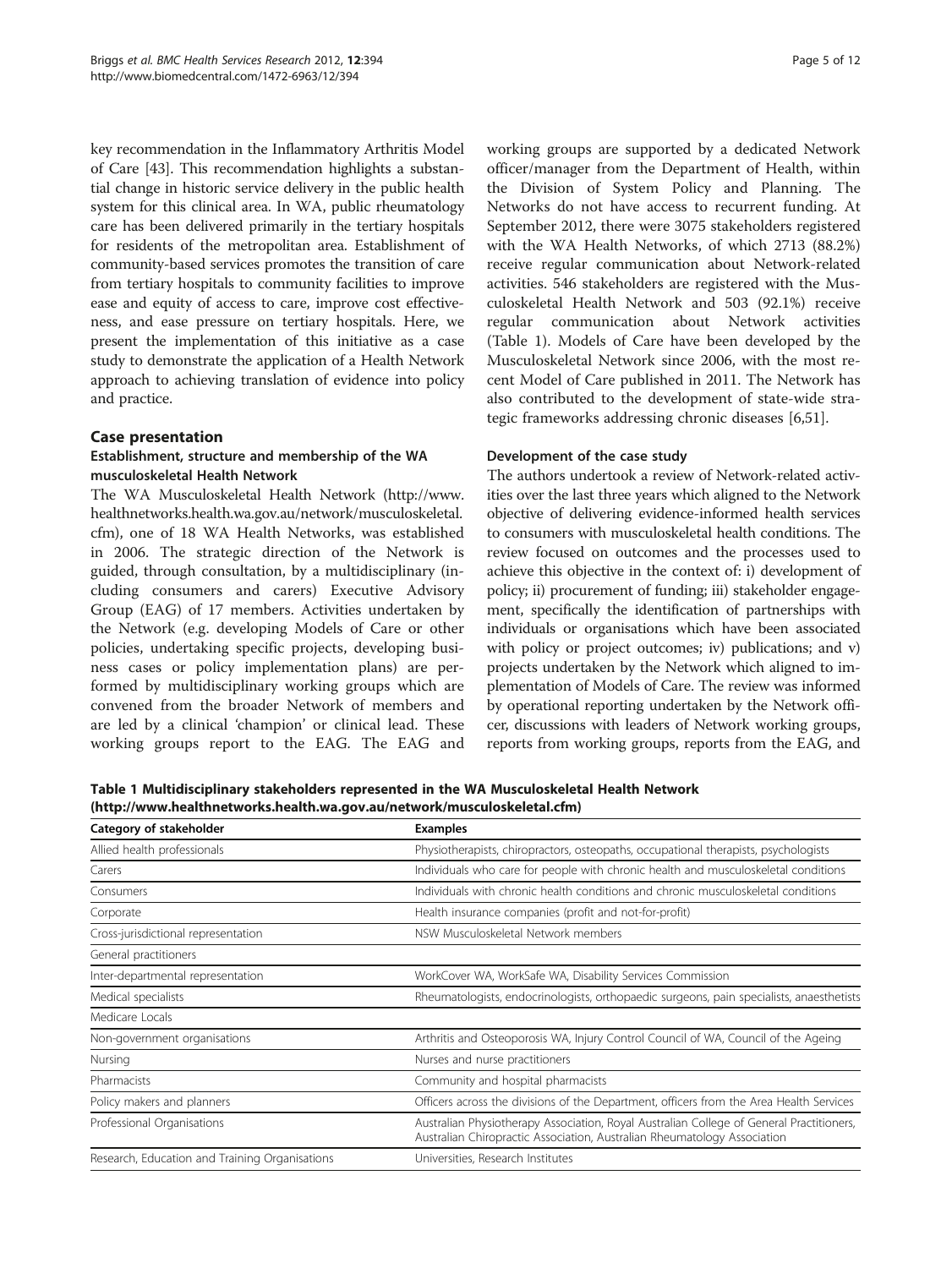information gathered from a large stakeholder forum held in 2011 [\[52\]](#page-11-0).

The review identified a range of activities undertaken by the Network which aligned to development and implementation of the Models of Care for musculoskeletal health, particularly in the areas of establishing services, workforce development and encouraging active selfmanagement by consumers.

#### Development and implementation of Models of Care

In WA, four Models of Care have been produced for musculoskeletal health [\[43-46](#page-11-0)], all of which are now at the stage of implementation and are supported by broader policy frameworks [[6](#page-10-0),[51,53](#page-11-0)]. Broader policy frameworks provide the added advantage of raising the profile of Models of Care within government and better integrating them with the broader health policy directions. Implementation projects are being led by local clinical leaders in the areas of spinal pain, inflammatory arthritis, osteoporosis and elective joint replacement surgery for osteoarthritis. The projects are supported by the broader Network and the government officers. We present a specific case related to the implementation of the Inflammatory Arthritis Model of Care [\[43](#page-11-0)].

## Implementation the Inflammatory Arthritis Model of Care: community-based, multidisciplinary rheumatology services

Over a three-year period since the completion of the Inflammatory Arthritis Model of Care, strategies to address specific policy implementation challenges have been used to drive implementation of this Model of Care (Table [2\)](#page-6-0), and others. The outcomes of applying the Health Network approach to implementation of this policy are summarised below.

- Development of a consumer-centred and evidenceinformed Model of Care [\[43\]](#page-11-0).
- Identification of essential disease-specific knowledge and clinical skills required by community-based physiotherapists to support a rheumatology service [[54](#page-11-0),[55](#page-11-0)].
- Development of learning modules for physiotherapists in clinical service delivery (currently in progress) and for all health professionals in delivery of self-management programs. The learning modules will complement a suite of resources being created in Australia to develop workforce capacity in musculoskeletal health, including foundation curricula in rheumatology, clinical skills in ankylosing spondylitis, a post graduate certificate for nurses in musculoskeletal health, and e-resources for the effective self-management of musculoskeletal pain.
- Procurement of funds to support the establishment of a community-based rheumatology service.
- Establishment of partnerships with a local hospital, community-based organisations, universities and private service providers (rheumatologists and general practitioners) to support the communitybased service.
- Delivery of self-management and exercise programs for consumers at the implementation site by community-based organisations.

#### Integration across Network projects

Across the four Models of Care, many of the Network projects were integrated to achieve the broad aim of improved access to, and delivery of, services for consumers with musculoskeletal health conditions. The strategy to integrate Network-led projects enables an incremental and coordinated approach to more successfully addressing challenges around health system redesign. This exemplifies the value of moving from silos of independent activity in clinical, policy and research arenas, to a co-ordinated approach facilitated through a Network model. Examples of other Network-led projects linked with recommendations in the Models of Care and which are purposely linked to the community-based rheumatology service are summarised below.

- Implementing a system inversion model in a tertiary hospital pain medicine unit, such that consumers with persistent pain attend pre-clinic group education sessions prior to an assessment by an interdisciplinary pain medicine team [[56](#page-11-0)]. This model has demonstrated cost savings for the health service, reduced waiting lists, and increased active management by consumers for their pain conditions. The model is now recurrently funded and being rolled out into primary care settings.
- Providing interdisciplinary professional development in musculoskeletal pain to health care professionals in urban and rural WA, resulting in a sustained improvement in adoption of evidence-based practices for clinical management [[57](#page-11-0)].
- Providing evidence-based self-management training and skills to consumers with musculoskeletal pain in rural WA, resulting in improved beliefs about low back pain and highlighting the need for sustained reinforcement strategies of positive self-management skills in rural WA [[58\]](#page-11-0).
- Undertaking an audit of beliefs and likely clinical practice behaviours in the context of low back pain among final year allied health and medical students in WA in an effort to assess local workforce readiness to deliver health services and information in a guideline-consistent manner [[59\]](#page-11-0). Findings will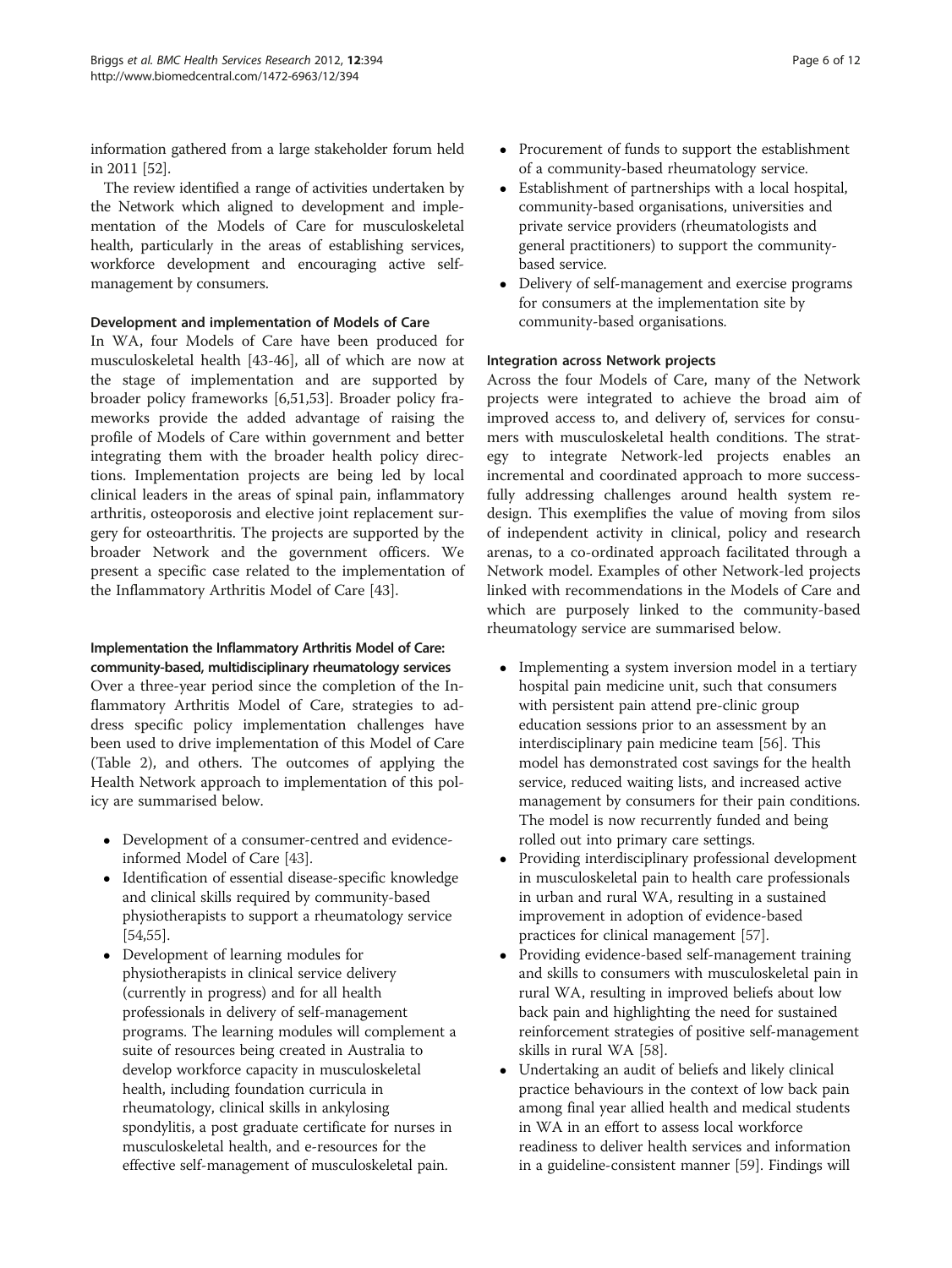| <b>Strategy</b>                                                                                                                                        | <b>Explanation</b>                                                                                                                                                                                                                                                                                                                                                                                                                                                                                                                                                                                                                                                                                   | Working example: establishment<br>of a community-based,<br>multidisciplinary rheumatology<br>service                                                                                                                                                                                                                                                                                                                                                                                                                                                                                                                        |  |
|--------------------------------------------------------------------------------------------------------------------------------------------------------|------------------------------------------------------------------------------------------------------------------------------------------------------------------------------------------------------------------------------------------------------------------------------------------------------------------------------------------------------------------------------------------------------------------------------------------------------------------------------------------------------------------------------------------------------------------------------------------------------------------------------------------------------------------------------------------------------|-----------------------------------------------------------------------------------------------------------------------------------------------------------------------------------------------------------------------------------------------------------------------------------------------------------------------------------------------------------------------------------------------------------------------------------------------------------------------------------------------------------------------------------------------------------------------------------------------------------------------------|--|
| Challenge: taking ownership and responsibility to lead an initiative                                                                                   |                                                                                                                                                                                                                                                                                                                                                                                                                                                                                                                                                                                                                                                                                                      |                                                                                                                                                                                                                                                                                                                                                                                                                                                                                                                                                                                                                             |  |
| Identify and support a local clinical leader<br>to drive implementation priorities.                                                                    | A local clinical leader in a specific area<br>can be identified and encouraged to<br>lead a piece of work which is both of<br>interest to them and aligns with a policy<br>recommendation. Highlighting implementation<br>opportunities to leaders may also facilitate<br>this process. The government officer has a<br>key role in supporting the leader with<br>policy intelligence, linking them with<br>Departmental processes and personnel,<br>and providing project support and<br>stakeholder engagement opportunities.                                                                                                                                                                      | A local rheumatologist was identified<br>as a clinical leader in promoting the<br>establishment of a community-based<br>rheumatology service in an outer<br>metropolitan area.                                                                                                                                                                                                                                                                                                                                                                                                                                              |  |
| Challenge: knowing where and how to start with a service reform project                                                                                |                                                                                                                                                                                                                                                                                                                                                                                                                                                                                                                                                                                                                                                                                                      |                                                                                                                                                                                                                                                                                                                                                                                                                                                                                                                                                                                                                             |  |
| Map opportunities, barriers and<br>enablers to implementation.                                                                                         | The clinical leader, government officer and<br>other stakeholders identify system barriers<br>and enablers to implementing Model of Care<br>recommendation(s). By exploring the barriers                                                                                                                                                                                                                                                                                                                                                                                                                                                                                                             | Barriers and enablers were mapped,<br>including:<br>Barriers: local workforce limitations                                                                                                                                                                                                                                                                                                                                                                                                                                                                                                                                   |  |
|                                                                                                                                                        | and enablers, a specific project(s) may be<br>developed.                                                                                                                                                                                                                                                                                                                                                                                                                                                                                                                                                                                                                                             | (skills, knowledge, volume),<br>establishing new clinical and<br>clerical positions within an area health<br>service, funding limitations especially<br>for consultant salaries, lack of local<br>community-based support services,<br>lack of data to substantiate need,<br>lack of programme evaluation expertise.                                                                                                                                                                                                                                                                                                        |  |
|                                                                                                                                                        |                                                                                                                                                                                                                                                                                                                                                                                                                                                                                                                                                                                                                                                                                                      | Enablers: opportunity to upskill local<br>clinicians, engage the private sector<br>in clinical service delivery, apply for<br>grants to procure seed funding,<br>partner with non-government<br>providers in community-based service<br>delivery, partner with universities for<br>evaluation expertise.                                                                                                                                                                                                                                                                                                                    |  |
| Develop an evidence-informed and<br>data-driven business<br>case/project plan with longer term<br>implementation/integration<br>strategies identified. | The project leader, working group and government<br>officer develop a data-driven business/project<br>plan to demonstrate need, explicitly identify<br>how the work aligns with policy, and the<br>predicted risk and benefits to the local<br>health system. Partnerships with researchers<br>and intra-departmental agencies (e.g. Epidemiology)<br>are important for developing a robust and mutually<br>agreeable business case/project plan. Providing a<br>description of how the initiative links with the broader<br>policy directions and funding models is critical to<br>increasing the likelihood of acceptance from<br>decision makers and opportunities to maintain<br>sustainability. | Project plan developed, supported<br>by data concerning the number of<br>referrals to tertiary hospital-based<br>rheumatology departments according<br>to geographic areas in the state.<br>Geographic areas of need could then<br>easily be identified. The plan included<br>strategies to upskill local clinicians,<br>engage the private sector to provide<br>clinical services (allied health and<br>rheumatologists), and partner with<br>other community-based organisation<br>to provide local services<br>(e.g. self-management and exercise<br>programs) in the area identified<br>as the site for implementation. |  |
|                                                                                                                                                        | Challenge: attracting buy-in from other stakeholders for gaining assistance and influencing decision makers                                                                                                                                                                                                                                                                                                                                                                                                                                                                                                                                                                                          |                                                                                                                                                                                                                                                                                                                                                                                                                                                                                                                                                                                                                             |  |
| Establish a local working group of<br>interested people<br>from the Network.                                                                           | Individuals who express an interest in the project(s)<br>are invited to join a working group, share ideas and<br>lead sub-components of the project in a distributed<br>leadership model. The government officer and an<br>emerging group of stakeholders identify others to<br>contribute to the project.                                                                                                                                                                                                                                                                                                                                                                                           | Invite individuals with interest and skill<br>sets applicable to establishing a service<br>(clinicians, consumers, policy makers,<br>business managers, researchers).<br>The importance of the end goal and<br>how the proposed iterative processes<br>aligned with individuals' interests<br>were emphasised.                                                                                                                                                                                                                                                                                                              |  |

#### <span id="page-6-0"></span>Table 2 Challenges and strategies to drive implementation of evidence-informed policy within a government-supported Network model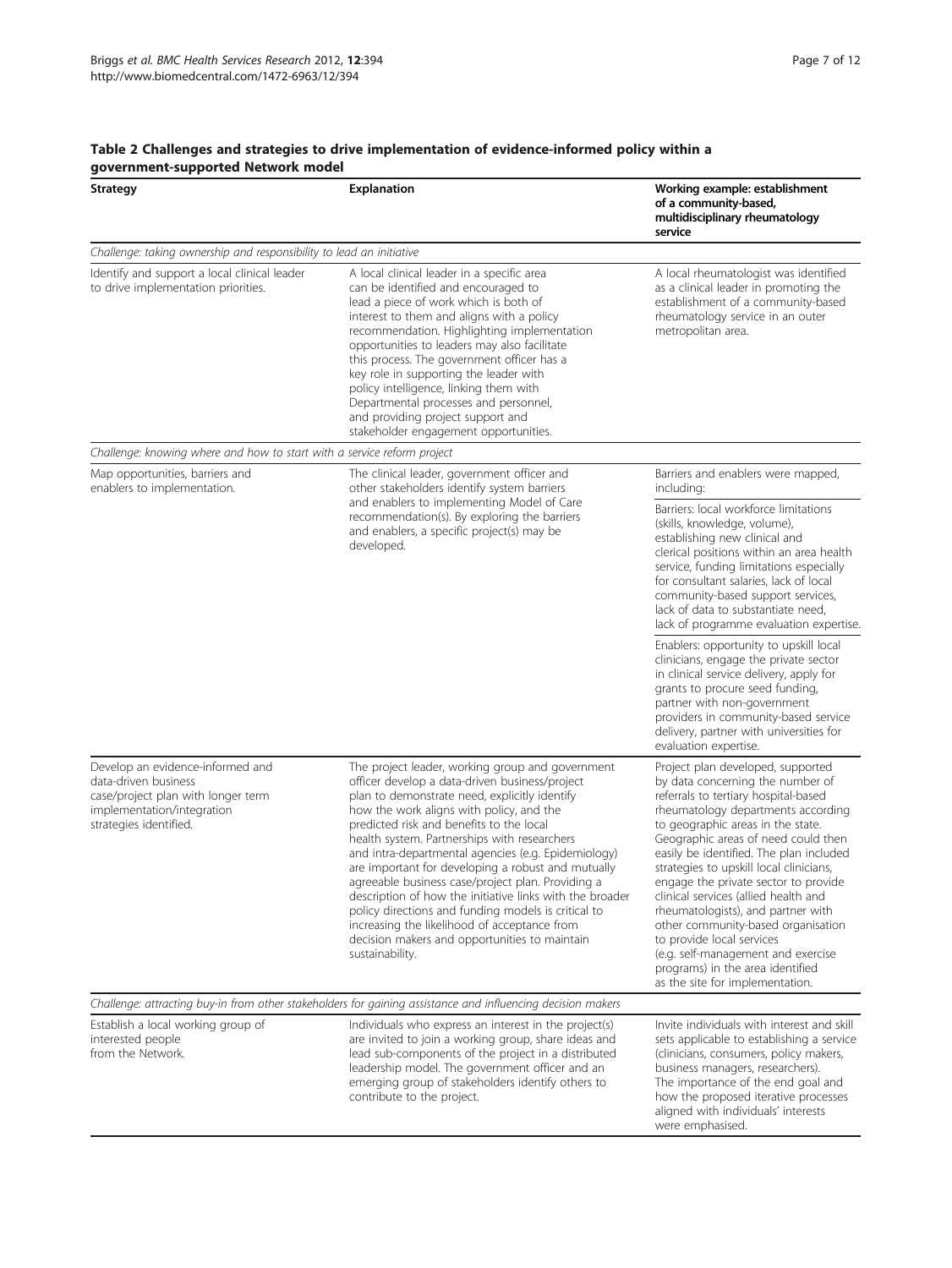## Table 2 Challenges and strategies to drive implementation of evidence-informed policy within a government-supported Network model (Continued)

| Maintain government officer support.                                                           | The government officer provides project management<br>support and executive support to ensure that project<br>activities align with policy, provide in kind resources<br>and identify opportunities for integrating with other<br>projects and relevant stakeholders.                                                                                                                                                                      | Utilise knowledge of government<br>officer to link project objectives<br>with other opportunities within<br>government (e.g. funding programs<br>for community-based care) and attract<br>buy-in from other stakeholders.                                                                                                                                                                                                                                                                                           |  |
|------------------------------------------------------------------------------------------------|--------------------------------------------------------------------------------------------------------------------------------------------------------------------------------------------------------------------------------------------------------------------------------------------------------------------------------------------------------------------------------------------------------------------------------------------|---------------------------------------------------------------------------------------------------------------------------------------------------------------------------------------------------------------------------------------------------------------------------------------------------------------------------------------------------------------------------------------------------------------------------------------------------------------------------------------------------------------------|--|
| Seek executive support.                                                                        | Executive support to progress the plan is sought.<br>This may involve approval to seek funding, identify<br>partnership opportunities and promote the project<br>concept to other executives. Executive support also<br>facilitates engagement with, and support from,<br>middle management.                                                                                                                                               | Project plans presented to executives<br>for support. Regular briefings were<br>provided on progress of<br>implementation.                                                                                                                                                                                                                                                                                                                                                                                          |  |
| Engage support from broader<br>stakeholder group<br>(the Community of Practice).               | Maximising buy-in from other stakeholders<br>(e.g. the clinical community, area health services,<br>policy-makers) on a particular project can be<br>facilitated by promoting a project objective<br>and working group to these individuals.<br>This may achieved through Network forums<br>or e-newsletters. A broad support base help to<br>forge and maintain partnerships and sustain<br>the political will to support the initiative. | Once executive support received,<br>the project was promoted through<br>the Network via meetings,<br>e-newsletters and a major stakeholder<br>forum [52].                                                                                                                                                                                                                                                                                                                                                           |  |
| Identify cross-sectoral partnerships in<br>supporting implementation strategies.               | Engage with organisations, such as universities<br>and non-government organisations, to promote<br>the project concept and canvass interest in<br>partnership opportunities. Non-government<br>organisations are critical partners for<br>community-based and consumer-centred<br>projects due to their various community-based<br>programs and established relationships with<br>both professional bodies and consumers.                  | Project team expanded to include<br>partnerships with other organisations<br>including universities for research and<br>evaluation expertise, WA Community<br>Physiotherapy Services for allied<br>health services<br>(http://www.health.wa.gov.au/cps/<br>about/), Arthritis and Osteoporosis WA<br>for consumer services (e.g. provision<br>of self-management programs and<br>consumer engagement) (http://www.<br>arthritiswa.org.au/), and private service<br>providers for clinical rheumatology<br>services. |  |
| Challenge: gaining preliminary financial support                                               |                                                                                                                                                                                                                                                                                                                                                                                                                                            |                                                                                                                                                                                                                                                                                                                                                                                                                                                                                                                     |  |
| Procure funding or in-kind<br>support for<br>initial establishment.                            | Submit funding applications for competitive grants,<br>government grants and pooled funding initiatives<br>between partner organisations (e.g. government,<br>non-government organisations, universities).                                                                                                                                                                                                                                 |                                                                                                                                                                                                                                                                                                                                                                                                                                                                                                                     |  |
| Ensure service agreements with<br>non-government organisations<br>reflect contemporary policy. | Support for implementation activities may also be<br>provided by non-government organisations<br>(e.g. delivery of community-based self-management<br>programmes). Aligning service agreements between<br>government and such organisations supports<br>the implementation of policy recommendations<br>and projects.                                                                                                                      | A service agreement between the<br>Department of Health and a<br>non-government provider ensures<br>that local community-based services<br>are available to consumers at the<br>implementation site and other<br>potential replication sites.                                                                                                                                                                                                                                                                       |  |
| Challenge: securing sustainability                                                             |                                                                                                                                                                                                                                                                                                                                                                                                                                            |                                                                                                                                                                                                                                                                                                                                                                                                                                                                                                                     |  |
| Pilot and evaluate a model.                                                                    | Undertake the proposed project (e.g. a service model)<br>and ensure evaluation is underpinned by sound<br>research principles. Partnerships with research<br>organisations are important to for achieving<br>robust evaluation methods.                                                                                                                                                                                                    | An evaluation framework has been<br>established to monitor<br>consumer-centred and system-centred<br>outcomes.                                                                                                                                                                                                                                                                                                                                                                                                      |  |
| Disseminate results, e.g. through<br>publications, reports, presentations.                     | Communicate the outcomes of the evaluation and<br>opportunities and barriers for achieving programme<br>sustainability.                                                                                                                                                                                                                                                                                                                    |                                                                                                                                                                                                                                                                                                                                                                                                                                                                                                                     |  |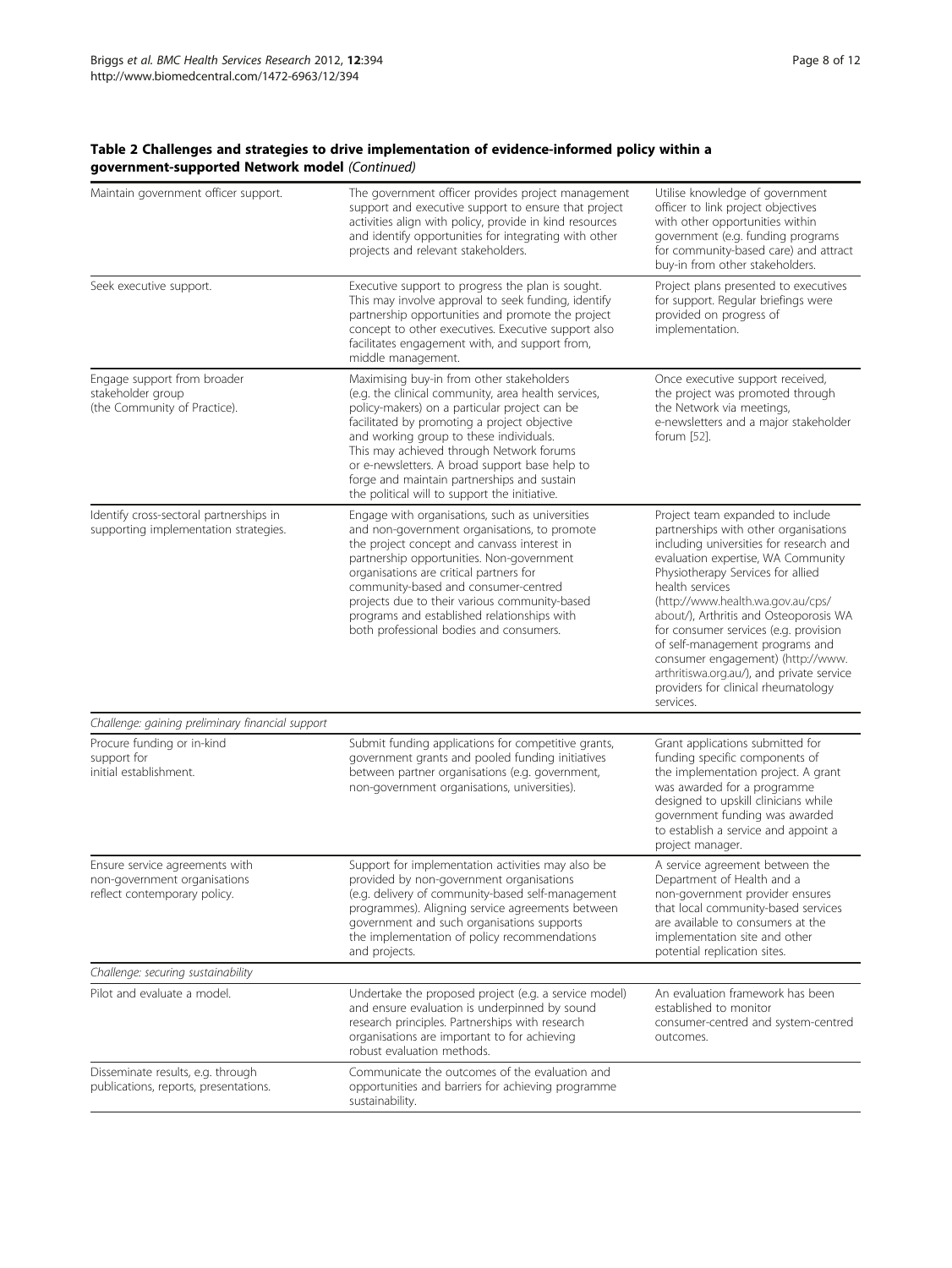| Table 2 Challenges and strategies to drive implementation of evidence-informed policy within a |  |  |
|------------------------------------------------------------------------------------------------|--|--|
| government-supported Network model (Continued)                                                 |  |  |

| Integrate parallel projects to build cumulative<br>change momentum<br>in an area and avoid duplication of efforts. | Where possible, link specific policy implementation<br>projects through communication and project<br>promotion. This may be achieved through forums,<br>e-bulletins and government officers having<br>knowledge of discrete pieces of work being<br>developed and undertaken. | Linked projects with evaluations<br>include the establishment of a<br>rheumatology service at a specific site,<br>clinical workforce upskilling in<br>rheumatoid arthritis (state and national<br>projects) and development of<br>self-management programs for<br>consumers and health professionals<br>in disease-specific musculoskeletal |
|--------------------------------------------------------------------------------------------------------------------|-------------------------------------------------------------------------------------------------------------------------------------------------------------------------------------------------------------------------------------------------------------------------------|---------------------------------------------------------------------------------------------------------------------------------------------------------------------------------------------------------------------------------------------------------------------------------------------------------------------------------------------|
|                                                                                                                    |                                                                                                                                                                                                                                                                               | health conditions                                                                                                                                                                                                                                                                                                                           |

be used to influence university curriculum for medical and allied health students to ensure optimal alignment with evidence.

- Trialling a novel model of post-operative follow-up after joint replacement surgery to minimise costs to health services while maintaining quality and patient satisfaction (in progress) and determining hospital discharge information needs among general practitioners [[60](#page-11-0)].
- Development and evaluation of written and eresources for consumers with musculoskeletal pain in WA, for example in back pain [\[61](#page-11-0)] (in progress).
- Development of a state-wide access algorithm for osteoporosis therapies (in progress).

## Discussion

## Disease and system-level outcomes achieved from adopting a Health Network approach to evidenceinformed policy development and implementation

While the implementation stage of the WA Models of Care varies, overall, the use of a Network approach has contributed to the success of developing and implementing recommendations from these policies. The Network approach we describe for developing evidence-informed policies and their translation into practice has achieved some important outcomes for WA. For example, in addition to achieving specific health system improvements in musculoskeletal health, most notably for inflammatory arthritis [[54,55](#page-11-0)] and spinal pain [[56](#page-11-0)-[59,62\]](#page-11-0), and influencing national health reform debates and strategies in these areas [\[42,63](#page-11-0)], the WA Models of Care are now recognised as critical components to health-related policy, planning and funding decisions in WA. Specifically, Models of Care are used by non-government organisations to set strategic directions and inform development of business cases, by state health services to improve existing clinical service models or establish new models, by state infrastructure and clinical services planning divisions to reach decisions on the locations and facilities required to deliver services [[64](#page-11-0)], and in state funding allocation decisions. Similar outcomes are being realised in NSW with the development and release of Models of Care for musculoskeletal health

in that state through the NSW Musculoskeletal Network [[48](#page-11-0)-[50\]](#page-11-0).

In the context of musculoskeletal health, important outcomes have been achieved in WA which are likely to promote sustainability of the WA Health Network approach and foster an ongoing policy-into-practice research agenda. The sustainability of the Network model itself is most likely related to the achievement of positive outcomes (organizational success), for example the establishment of a community-based rheumatology service and reconfiguration of service delivery in pain medicine units [[56](#page-11-0)]; social inclusion amongst a community of stakeholders (social inclusion) [\[65](#page-11-0)]; and emerging evidence for improved consumer health [\[56,58](#page-11-0)], all of which build resilience and foster sustainability for the Network [\[66](#page-11-0)]. These outcomes underline the potential system improvements and consumer health gains achievable using a Health Network model with a phased and coordinated implementation approach that involves cross-discipline stakeholders and consumers, and highlight the importance of developing evidence-informed and contextually appropriate policy to enable contextually feasible implementation initiatives [[38\]](#page-10-0). Strategies amenable to Networks may therefore prove successful in overcoming previous attempts by government to tackle specific clinical issues and that have historically been less effective and sustainable.

## Why apply a Network approach to service delivery for chronic diseases?

Implementing health service delivery changes to better address chronic health conditions is challenging due to the complex aetiology of these conditions, the multiple stakeholders required in order to achieve optimal consumer outcomes, and the historic design of healthcare systems to address acute healthcare needs in hospitals rather than long-term healthcare needs in community settings. From an implementation perspective, the Health Network approach is effective because it i) connects stakeholders from across the health sector – researchers, clinicians, consumers, policy-makers and so on, and ii) provides mechanisms and pathways for action. Without the Health Network model, formalised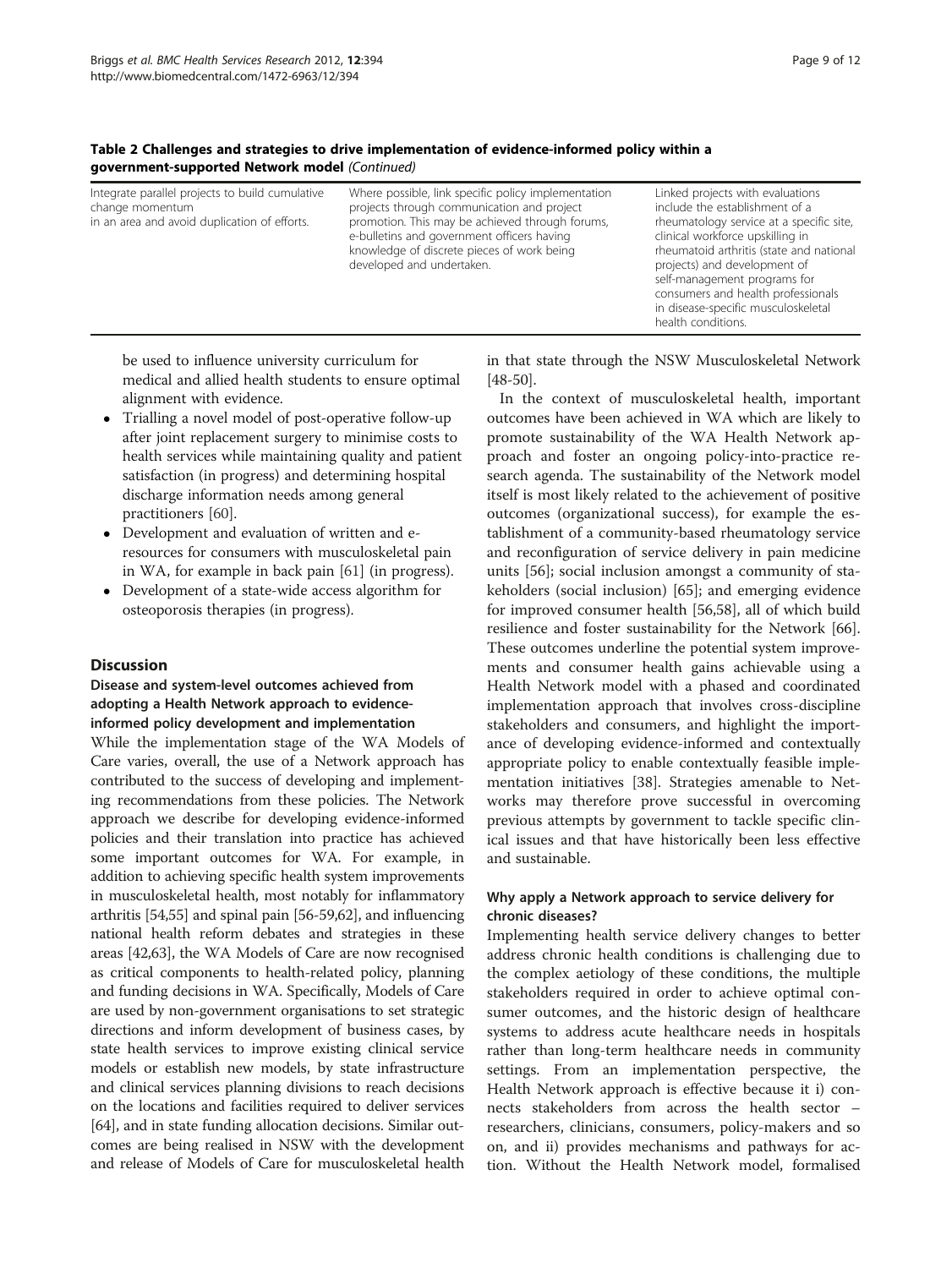and regular connections between these stakeholders would not otherwise occur, as highlighted recently [\[15](#page-10-0)]. In the context of musculoskeletal health, this approach is particularly useful since the majority of service delivery in this clinical area occurs in ambulatory care settings; hence, effective integration among stakeholders across primary care and hospital-based care is critical to achieving seamless service delivery for consumers. The case study described in this paper involved multiple stakeholders, in particular the establishment of a partnership model among researchers, clinicians and policymakers. The effectiveness of the WA Health Network approach is not only attributable to cumulative implementation efforts, that is by integrating several projects, but also reflects successful engagement with local, domain-specific leaders and support from the broader Network. The identification of local, domain-specific leaders, often termed 'champions', supported within a distributed leadership framework, is well recognised as effective model to promote change, motivate participation from others and drive complex and multidimensional projects [[32](#page-10-0)[,67,68\]](#page-11-0) and has also been identified as a facilitator to successful evidence integration and translation in health care policy [\[13](#page-10-0)]. This type of organisational model, particularly the support of local leaders, has been shown to be effective across different health areas [\[69,70](#page-11-0)].

#### Using Health Networks to embed research into policymaking

The WA Health Network approaches align strongly with the recognised need for research evidence to inform and optimise public health policymaking [[71](#page-11-0),[72](#page-11-0)], especially in the context of chronic health conditions [\[6](#page-10-0),[51](#page-11-0)]. In Australia, the National Health and Medical Research Council (the nation's main funding source for health research) also recognises this need and now supports partnership projects among research leaders and policy leaders [\[73](#page-11-0)], while at a state level, grants are offered to enable the translation of policy into practice through the State Health Research Advisory Council's Research Translation scheme [\[74\]](#page-11-0). While opportunities to explore evidence translation into policy and policy translation into practice are emerging in a research context, and may be supported by a Health Network approach, resources to support broader implementation of evidence-based programs and policy recommendations are less attainable.

#### Future directions and limitations

As evidence for the strength of Network (or partnership) based health improvement initiatives accumulates, access to funding opportunities and organisational support, particularly that of middle-management, to drive the implementation of service reforms will be important because effective program implementation is difficult and often requires specific expertise combined with organisational support to achieve sustainable success. For example, the effectiveness of various program implementation initiatives will vary; such that a well-supported, average program may well outperform a poorly supported, high-quality program [\[75](#page-11-0)]. Therefore, developing implementation expertise within the Health Networks will be important for delivering innovative and sustainable health reforms in WA, particularly in rural WA [\[76\]](#page-11-0). Further the Health Networks will need to constantly adapt and respond to the emerging Australian health reforms and develop innovative means to maintain effective communication between stakeholders, for example through electronic modes of communication, such as social media, as stakeholders' expectations for modes of communicating change from traditional face-to-face and email exchanges. A further challenge for the Health Networks will be to maintain alignment of the Models of Care with contemporary evidence. A notable limitation of the Network process is the time taken to develop a Model of Care or implementation plan, usually in the order of 1–2 years. While effective consultation is time-consuming, protracted development processes may stymie ability to respond quickly to emerging opportunities and disenfranchise members due to the perception of inaction and unnecessary processes.

#### Conclusion

Health reform is not easy, and as such there is no simple solution for implementing change with the aim of improving health outcomes and meeting sustainability demands. Using the currency of social interaction through engaging Health Networks is one framework that appears to offer potential and requires further investigation. While much of the research into the effectiveness of Networks and communities of practice has focussed on their establishment and scope of work [\[19](#page-10-0)], and some more contemporary findings on health system safety and quality [\[20\]](#page-10-0), evaluation of Network-related effectiveness for improving patient outcomes should now be explored. In WA, the Health Networks have provided a sustainable mechanism to meaningfully engage consumers, carers, clinicians and other stakeholders; provided a forum to exchange ideas, information and evidence; and collaboratively plan and deliver evidence-based and contextually-appropriate health system improvements for consumers.

#### Abbreviations

CoP: Community of practice; MoC: Model of care, NSW, New South Wales; WA: Western Australia.

#### Competing interests

The authors declare no conflicts of interest. AMB works as a senior government officer, responsible for coordinating and overseeing of the WA Musculoskeletal Health Network, and other Networks. SCBT was former Chief Medical Officer for the state of Western Australia and as the executive of the Health Networks was responsible for their initiation and strategic direction.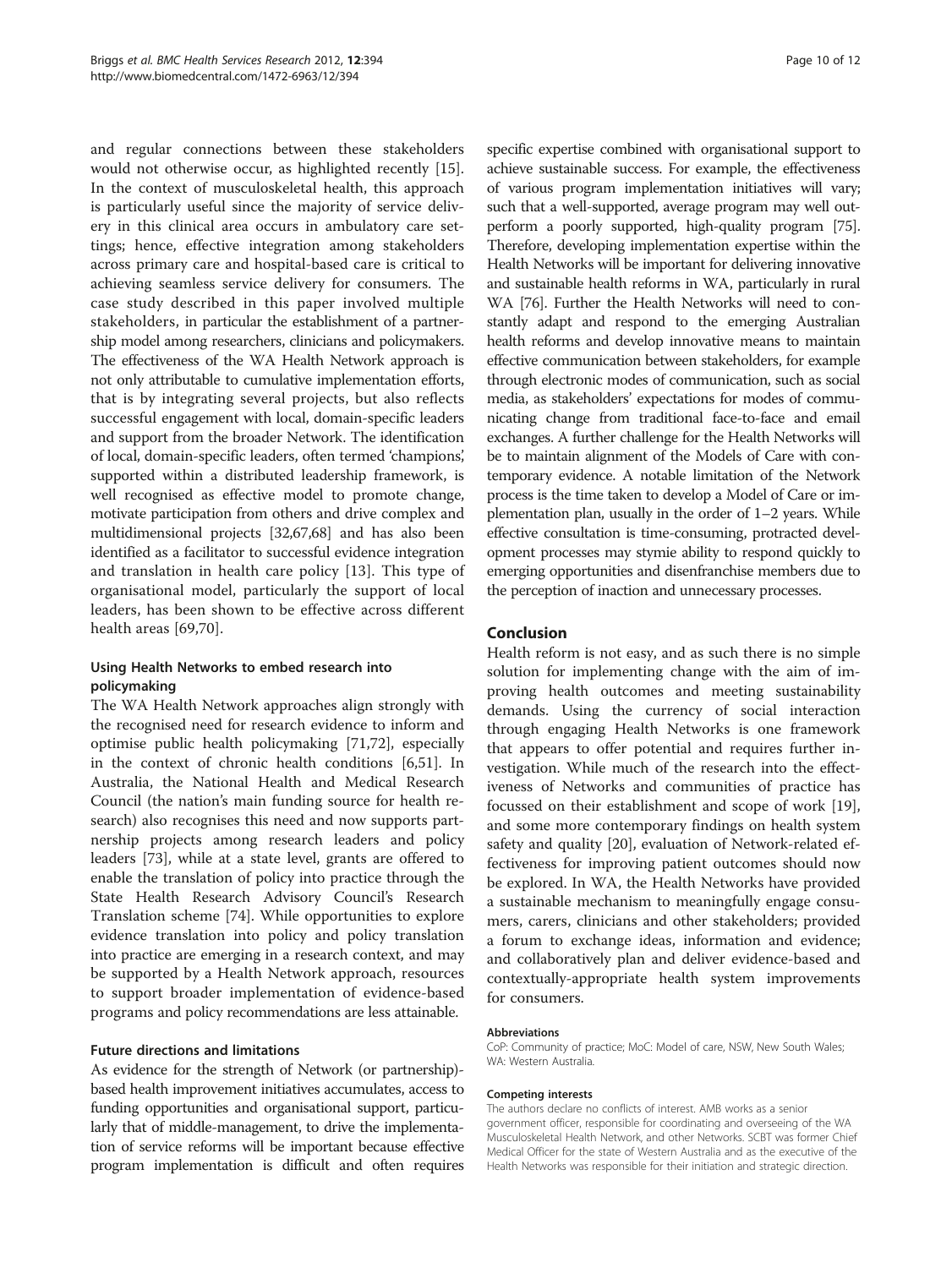<span id="page-10-0"></span>HS and MC have been involved in the development and implementation of the Models of Care.

#### Authors' contributions

AMB, PB and HS developed the conceptual framework for the manuscript (focus, scope, content) and prepared the initial drafts, principally led by AMB. MC and SCBT further developed the initial drafts. All authors reviewed and approved the final version of the manuscript.

#### Acknowledgements

Dr Andrew Briggs is supported by a fellowship awarded by the Australian National Health and Medical Research Council (NHMRC). The authors gratefully acknowledge the WA Musculoskeletal Health Network members, particularly participants in project working groups.

#### Author details

<sup>1</sup>Department of Health, Government of Western Australia, GPO Box 8172, Perth Business Centre, WA 6849, Australia. <sup>2</sup>Curtin Health Innovation Research Institute, Curtin University, Perth, Australia. <sup>3</sup>National Trauma Research Institute, The Alfred Hospital & Monash University, Melbourne, Australia. <sup>4</sup>School of Physiotherapy, Curtin University, Perth, Australia. <sup>5</sup>Department of Rheumatology, Royal Perth Hospital, Perth, Australia.

#### Received: 15 June 2012 Accepted: 30 October 2012 Published: 14 November 2012

#### References

- 1. Australian Institute of Health & Welfare: Australia's Health 2010. Canberra: AIHW; 2010.
- 2. Thrall JH: Prevalence and costs of chronic disease in a health care system structured for treatment of acute illness. Radiology 2005, 235:9–12.
- 3. World Health Organization: Global Status Report on Non-Communicable Diseases 2010. Geneva: WHO; 2011.
- 4. Yach D, Hawkes C, Gould CL, Hofman KJ: The global burden of chronic diseases: overcoming impediments to prevention and control. JAMA 2004, 291:2616–2622.
- 5. National Health Priority Action Council: National Chronic Disease Strategy. Canberra: Australian Government Department of Health and Ageing; 2005.
- 6. Department of Health (Western Australia): WA Chronic Health Conditions Framework 2011–2016. Perth: Health Networks Branch; 2011.
- 7. Lavis JN, Posada FB, Haines A, Osei E: Use of research to inform public policymaking. Lancet 2004, 364:1615–1621.
- 8. Buchbinder R, Osborne RH, Ebeling PR, Wark JD, Mitchell P, Wriedt C, Graves S, Staples MP, Murphy B: A randomized trial of vertebroplasty for painful osteoporotic vertebral fractures. New Engl J Med 2009, 361:557–568.
- Kallmes DF, Comstock BA, Heagerty PJ, Turner JA, Wilson DJ, Diamond TH, Edwards R, Gray LA, Stout L, Owen S, et al: A randomized trial of vertebroplasty for osteoporotic spinal fractures. N New Engl J Med 2009, 361:569–579.
- 10. Staples MP, Kallmes DF, Comstock BA, Jarvik JG, Osborne RH, Heagerty PJ, Buchbinder R: Effectiveness of vertebroplasty using individual patient data from two randomised placebo controlled trials: meta-analysis. BMJ 2011, 343:d3952.
- 11. Cochrane Effective Practice and Organisation of Care (EPOC) Group: EPOC Reviews. [http://epoc.cochrane.org/epoc-reviews.](http://epoc.cochrane.org/epoc-reviews)
- 12. McMaster Health Systems Evidence database. [http://www.](http://www.mcmasterhealthforum.org/healthsystemsevidence-en) [mcmasterhealthforum.org/healthsystemsevidence-en](http://www.mcmasterhealthforum.org/healthsystemsevidence-en).
- 13. Mitton C, Adair CE, McKenzie E, Patten SB, Waye Perry B: Knowledge transfer and exchange: review and synthesis of the literature. Milbank Q 2007, 85:729–768.
- 14. Lavis JN, Oxman AD, Moynihan R, Paulsen EJ: Evidence-informed health policy 1 - synthesis of findings from a multi-method study of organizations that support the use of research evidence. Implement Sci 2008, 3:53.
- 15. Haynes AS, Derrick GE, Redman S, Hall WD, Gillespie JA, Chapman S, Sturk H: Identifying trustworthy experts: how do policymakers find and assess public health researchers worth consulting or collaborating with? PLoS One 2012, 7:e32665.
- 16. Li LC, Bombardier C: Setting priorities in arthritis care: Care III Conference. J Rheumatol 2006, 33:1891–1894.
- 17. Nielsen CP, Lauritsen SW, Kristensen FB, Bistrup ML, Cecchetti A, Turk E, European Network Hlth Technol A: Involving stakeholders and developing a policy for stakeholder involvement in the European network for Health Technology Assessment, EUnetHTA. Int J Technolog Assess Health Care 2009, 25:84–91.
- 18. Ranmuthugala G, Plumb JJ, Cunningham FC, Georgiou A, Westbrook JI, Braithwaite J: How and why are communities of practice established in the healthcare sector? A systematic review of the literature. BMC Health Serv Res 2011, 11.
- 19. Ranmuthugala G, Cunningham FC, Plumb JJ, Long J, Georgiou A, Westbrook JI, Braithwaite J: A realist evaluation of the role of communities of practice in changing healthcare practice. Implement Sci 2011, 6:49.
- 20. Cunningham FC, Ranmuthugala G, Plumb J, Georgiou A, Westbrook JI, Braithwaite J: Health professional networks as a vector for improving healthcare quality and safety: a systematic review. BMJ Qual Saf 2012, 21:239–249.
- 21. Lewis JM: Being around and knowing the players: Networks of influence in health policy. Social Sci Med 2006, 62:2125–2136.
- 22. Wenger E, McDermott R, Snyder WM: Cultivating Communities of Practice. Boston, MA: Harvard Business School Press; 2002.
- 23. Bourhis A, Dube L: 'Structuring spontaneity': investigating the impact of management practices on the success of virtual communities of practice. J Inform Sci 2010, 36:175–193.
- 24. Curran JA, Murphy AL, Abidi SSR, Sinclair D, McGrath PJ: Bridging the gap: knowledge seeking and sharing in a virtual community of emergency practice. Eval Health Professions 2009, 32:314–327.
- 25. Henrickson M: Policy challenges for the pediatric rheumatology workforce: Part III. the international situation. Pediatric Rheumatol 2011, 9.
- 26. Mellins ED, Rider LG: Clinical research networks: a step towards evidencebased practice in pediatric rheumatology. Nature Clin Prac Rheumatol 2007, 3:59–59.
- 27. Giles M, Van Der Kallen J, Parker V, Cooper K, Gill K, Ross L, McNeill S: A team approach: implementing a model of care for preventing osteoporosis related fractures. Osteoporos Int 2011, 22:2321–2328.
- 28. Liu L, Krailo M, Reaman GH, Bernstein L: Childhood cancer patients' access to cooperative group cancer programs: a population-based study. Cancer 2003, 97:1339–1345.
- 29. Lih A, Nandapalan H, Kim M, Yap C, Lee P, Ganda K, Seibel MJ: Targeted intervention reduces refracture rates in patients with incident nonvertebral osteoporotic fractures: a 4-year prospective controlled study. Osteoporos Int 2011, 22:849–858.
- 30. Spence K, Henderson-Smart D: Closing the evidence-practice gap for newborn pain using clinical networks. J Paed Child Health 2011, 47:92–98.
- 31. Fung-Kee-Fung M, Watters J, Crossley C, Goubanova E, Abdulla A, Stern H, Oliver TK: Regional collaborations as a tool for quality improvements in surgery: a systematic review of the literature. Ann Surg 2009, 249:565–572.
- 32. Greene A, Pagliari C, Cunningham S, Donnan P, Evans J, Emslie-Smith A, Morris A, Guthrie B: Do managed clinical networks improve quality of diabetes care? Evidence from a retrospective mixed methods evaluation. Qual Safety Health Care 2009, 18:456–461.
- 33. Totlandsdal AI, Fudge N, Sanderson EG, van Bree L, Brunekreef B: Strengthening the science-policy interface: experiences from a European Thematic Network on Air Pollution and Health (AIRNET). Environ Sci Policy 2007, 10:260–266.
- 34. Clemson L, Finch CF, Hill KD, Lewin G: Fall prevention in Australia: policies and activities. Clin Geriatric Med 2010, 26:733–749.
- 35. Health Reform Committee WA: A Healthy Future for Western Australians. Report of the Health Reform Committee. Perth: Department of Health, Government of Western Australia; 2004.
- 36. Department of Health: Clinical Networks in Western Australia. Background Paper. Perth: Department of Health, Government of Western Australia; 2005.
- 37. Borzel T: Organising Babylon on the different conceptions of policy networks. Public Admin 1998, 76:253–273.
- 38. Aarons GA, Sommerfeld DH, Walrath-Greene CM: Evidence-based practice implementation: the impact of public versus private sector organization type on organizational support, provider attitudes, and adoption of evidence-based practice. Implement Sci 2009, 4.
- 39. Department of Health (Western Australia): Model of Care Overview and Guidelines. Perth: Health Networks Branch; 2007.